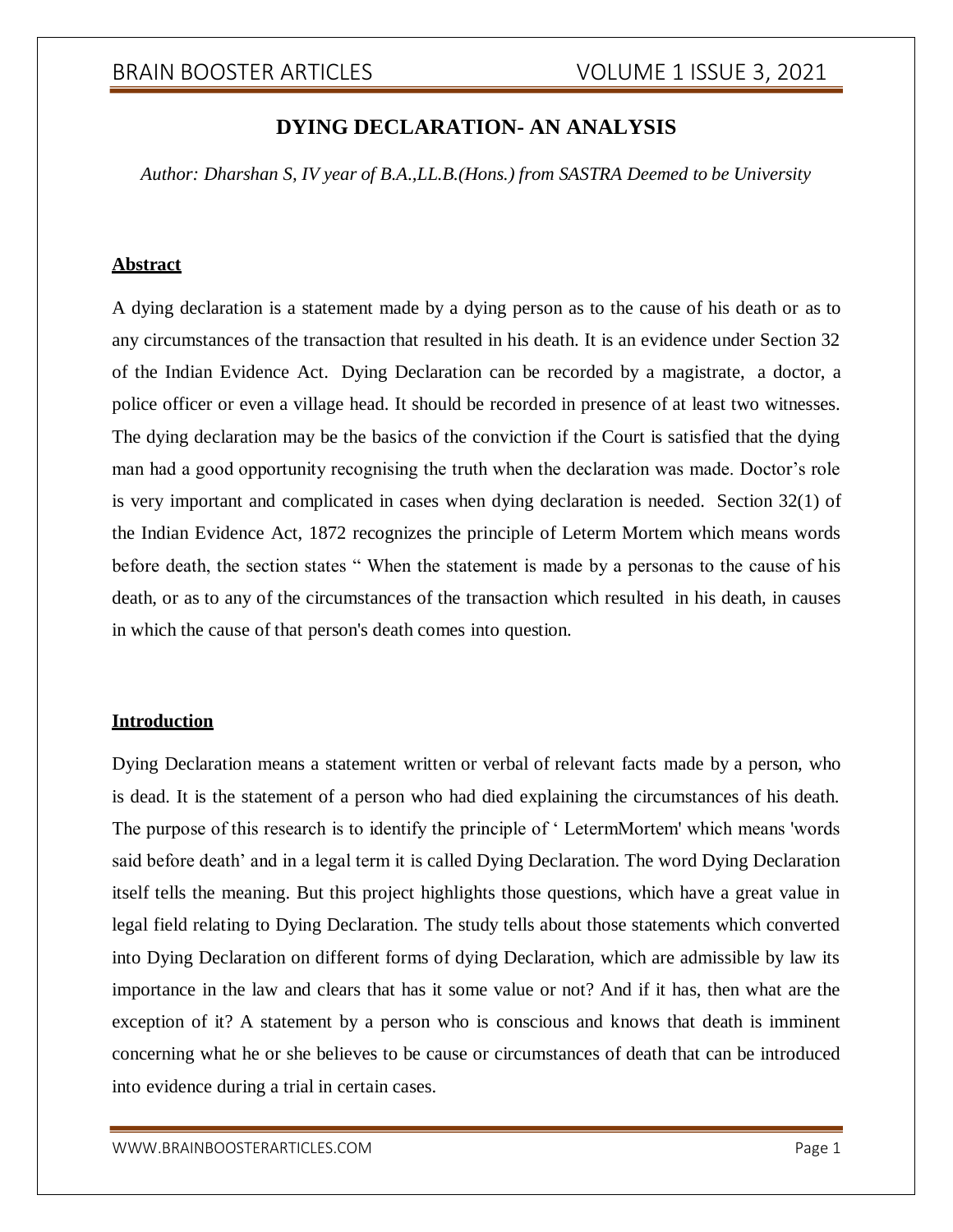# BRAIN BOOSTER ARTICLES VOLUME 1 ISSUE 3, 2021

A dying declaration is considered credible and trustworthy evidence based upon the general belief that most people who know that they are about to die do not lie. As a result, it is an exception to the Hearsay rule, which prohibits the use of a statement made by someone other than the person who repeats it while testify during a trial, because of its inherent untrustworthiness. If the person who made the dying declaration had the slightest hope of recovery, no matter how unreasonable, the statement is not admissible in evidence. A person who makes dying declaration must, however be competent at the time he or she makes a statement otherwise it is admissible.

#### **Law relating to Dying Declaration**

Section 32(1) of the Evidence Act states " When it relates to cause of death:- When the statement is made by a person as to the cause of his death, or as to any circumstances of the transaction which resulted in his death, in cases in which the cause of that person's death comes into question.

Such statements are relevant whether the person who made them was or was not, at the time when they were made, under expectation of death and whatever may be the nature of the proceeding in which the cause of his death comes into question.

Illustration (a) to Section 32 of the Act states: " The question is whether A was murdered by B; or A dies of injuries received in a transaction in the course of which she was ravished B. The question is, whether she was ravished by B; or the question is whether A was killed by B under such circumstances that a suit would lie against B by A's widow.

# **Who are entitled to record the Dying Declaration?**

### **(1) Recording by Magistrate**

Though it is not essential that a dying declaration should be made only before a Magistrate; yet ordinarily, wherever an injured person is in precarious condition, the investigating officer should requisition the services of a Magistrate for recording the dying declaration.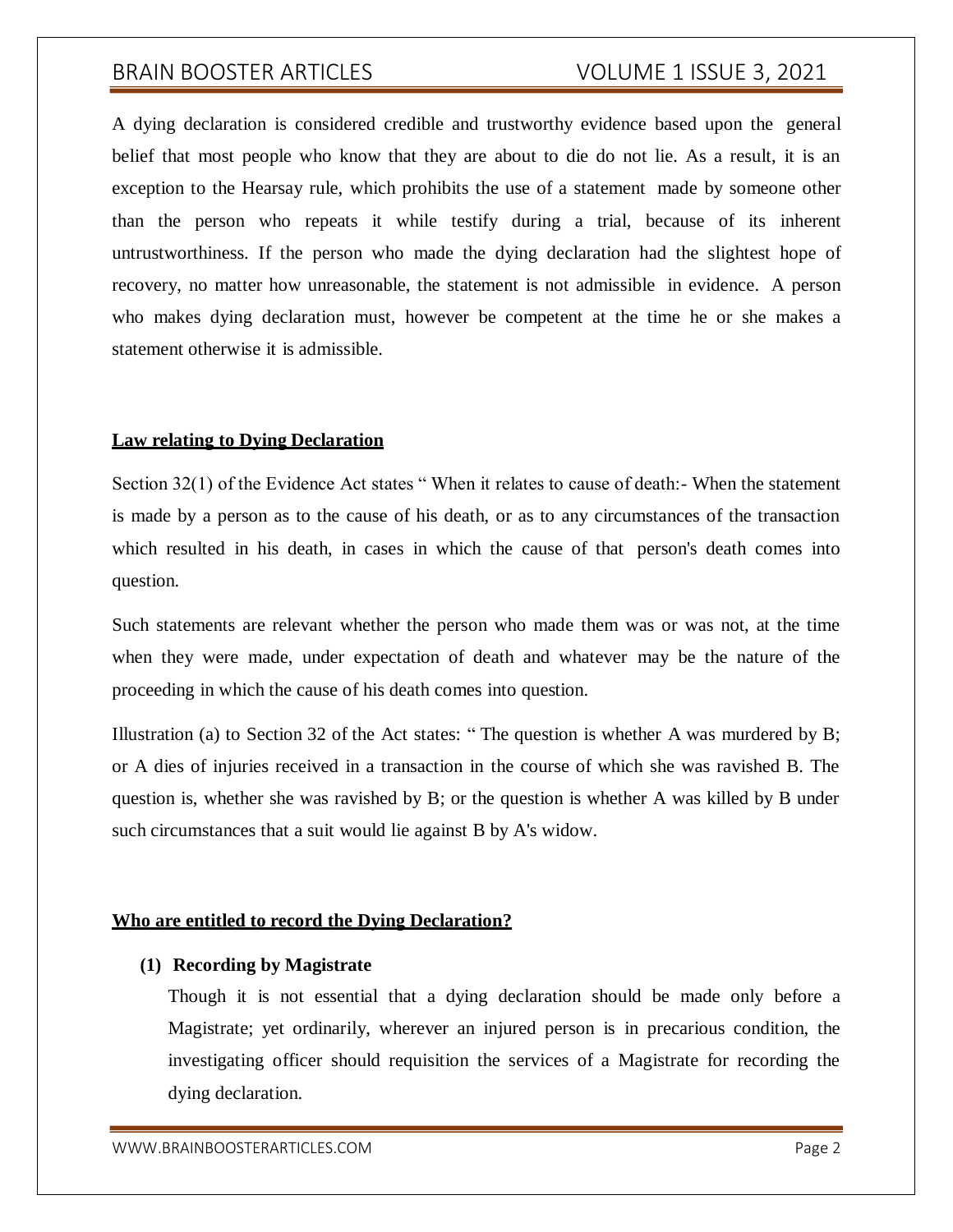## **(2) Recording by Investigating Officer (Police Officer)**

The investigating officer who is naturally interested in the success of investigation, himself record the statement of the victim, who is in a precarious condition, without requisitioning the services of the Magistrate. In Munna Raja v. State of Madhya Pradesh [AIR 1976 SC 2199], the Supreme Court has held that such practice of recording by the investigating officer was bad and should not be encouraged.

In CharipalliShankara Rao vs Public Prosecutor AP High Court [AIR 1995 SC 777], where the Head Constable attempted to procure the services of the Magistrate but the Magistrate was not available, the Head Constable was held to be competent to record the Dying Declaration in such circumstances.

## **(3) Recording by Duty Doctor**

Where the dying declaration was made by the deceased to the doctor in the hospital, in absence of any material to suspect that the doctor had any animus against the accused the statement of the doctor who was a responsible officer and an uninterested witness, could not be discarded. Such a dying declaration is a reliable one.

Where the deceased narrated to the duty doctor at the time of her admission in the hospital as to how she received burn injuries and the doctor recorded it, it was held admissible as dying declaration. In. Kanaksingh Rai Singh Rav vs State of Gujarat [2003(1) Crimes 168(SC)], it has been held that when a Judicial Magistrate was shown to be unavailable, the dying declaration recorded by the doctor in the absence of any extraneous pressure can be relied upon for sustaining the conviction.

#### **(4) Recording by any other person**

In Meharban Singh vs. State of Madhya Pradesh [AIR 2002 SC 299], where the injured died on the way while he was being taken to hospital in the Bullock cart by the prosecution witnesses. On the way he disclosed to the said witnesses that he has been assaulted by the accused persons to the effect of which they deposed by the Court which was supported by medical evidence and the surrounding circumstances convincingly. The dying declaration made to the witnesses was accepted.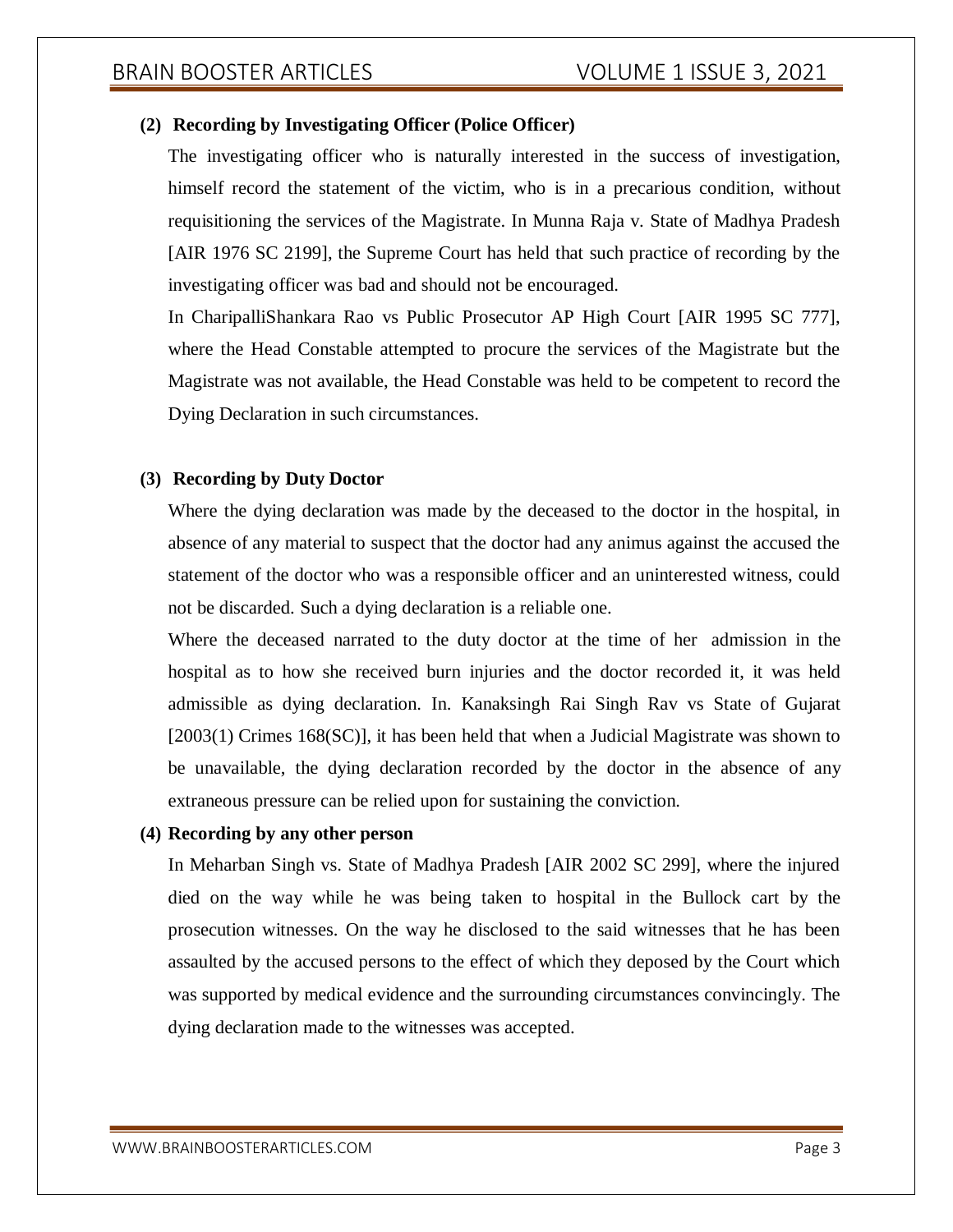## **Procedure of Recording Dying Declaration**

# **(1) Certification by the Medical Officer as to the mental and Physical fitness of the declarant:**

No attempt be made to get the statement recorded by Magistrate unless the doctor had made a certificate that the deceased was in a fit state to give statement. This certificate may be on the Dying Declaration itself or it may be on a separate form but it must be fulfilled in spirit and substance.

#### **(2) Should be conscious and voluntary:**

The person records a dying declaration must be satisfied that the dying declaration was making a conscious and voluntary statement with normal understanding and responsibility of the Court is greater in holding that it was so made especially when it is formed that the man will die in a few minutes after recording the dying declarations.

## **(3) Should be precise and complete:**

Dying Declaration should be short, concise and to the point. It is not the requirement of law that the person making the dying declaration should make an elaborate and exhaustive statement so as to cover each and every aspect of the incident and narrate the whole history of the case. It must be complete as incomplete dying declaration is not admissible.

### **(4) Must be made soon after the alleged incident:**

If a dying declaration is made by a person soon after the incident of attack on him then it can have greater evidentiary value. In State of Karnataka vs Nellawwa [AIR 2002 Kant HCR 2296] it has been held that in dowry death cases, the dying declaration must be recorded as quickly as possible after the victim reaches the hospital, without any time being lost as the condition rapidly deteriorates with the set of time and the doctor must certify that the victim was personally asked about the incident and that too independently of all those accompanying her and that the correct answer given must find place in medico-legal register.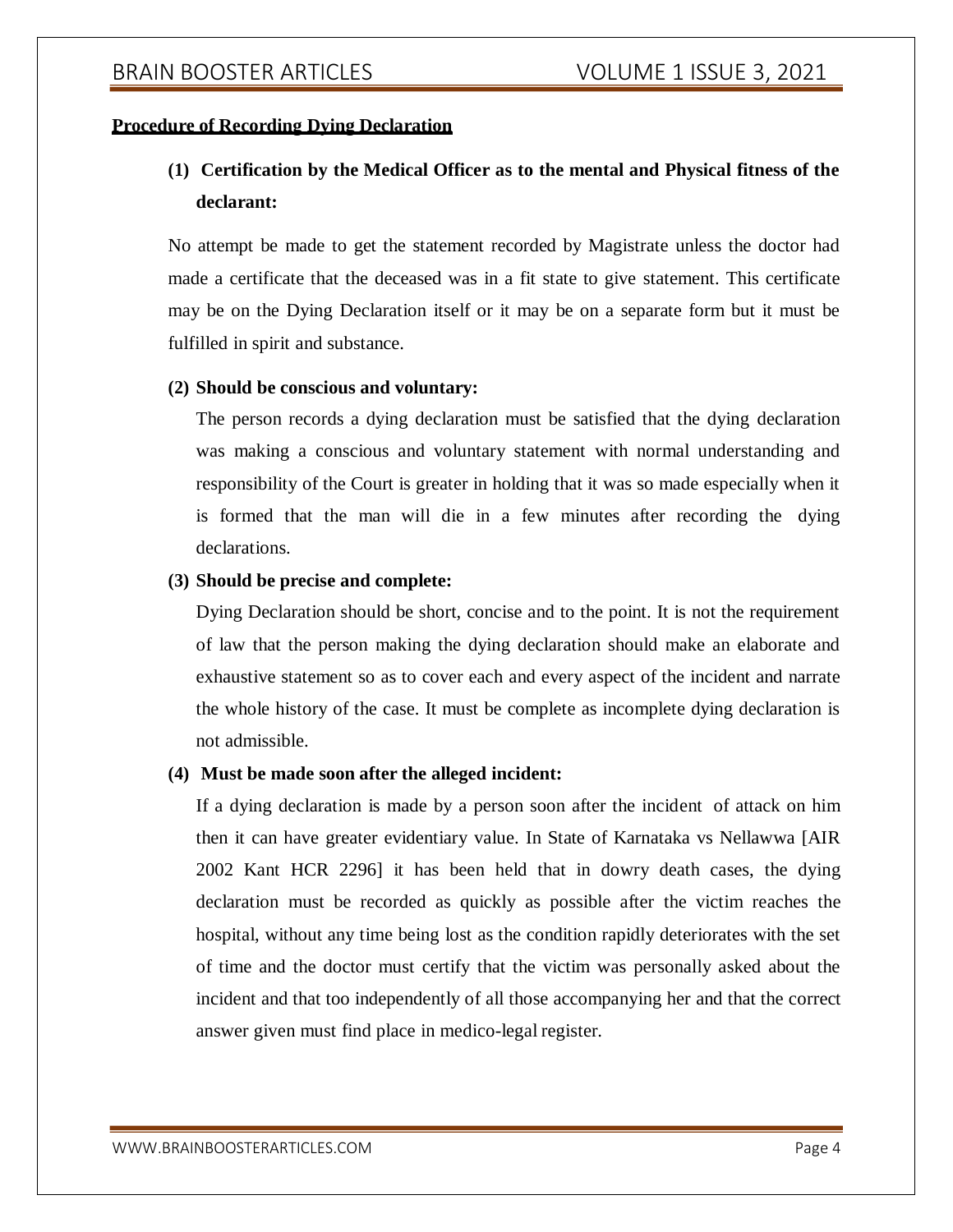# **(5) Must have been recorded in the exact words in which it is made:**

As far as possible, the dying declaration must have been recorded in the exact words in which it was spoken by the declarant. Where the dying declaration is recorded in the language of the declarant, it acquires added strength and reliability. Any suggestion that the deceased had said something by mistake cannot be entertained.

## **(6) Signature or thumb-impression of the declarant be taken:**

In State (Delhi Administration) vs Lakshman Kumar [AIR 1986 SC250] it has been held that the declaration was not acceptable as it was not signed by the declarant, although she was literate, and it was not proved that she was incapacitated by reason of the burn injuries.

## **(7) Should be in question and Answer form:**

Dying Declaration should preferably be in question and answer form, but the same is not laid down as universal rule. Generally dying declaration ought to be recorded in question and answer form but if it is not elaborate and consists of only a few sentences and is in the actual words of the maker, the mere fact that is not in question and answer form cannot be a ground against it's acceptability or reliability.

# **(8) Should follow the Rule 33 of Criminal Rules of Practice:**

In Bhaskar vs State of Andhra Pradesh [2005 CrLJ 48,53 (para22) (AP)], it has been held that where the Magistrate has not followed the procedure contemplated under Rule 33 of Criminal Rules of practice while recording the dying declaration, it cannot be given evidentiary value.

# **(9) Must be signed by the scribe of the dying declaration:**

Where there was no certification of the scribe of the dying declaration that whatever he had scribed was the correct statement of the deceased, such a dying declaration couldnot be relied upon to sustain conviction.

# **Proof of Dying Declaration**

When the dying declaration is verbal it can be proved by examining the person in whose presence the statement was made. But where the dying declaration is recorded the person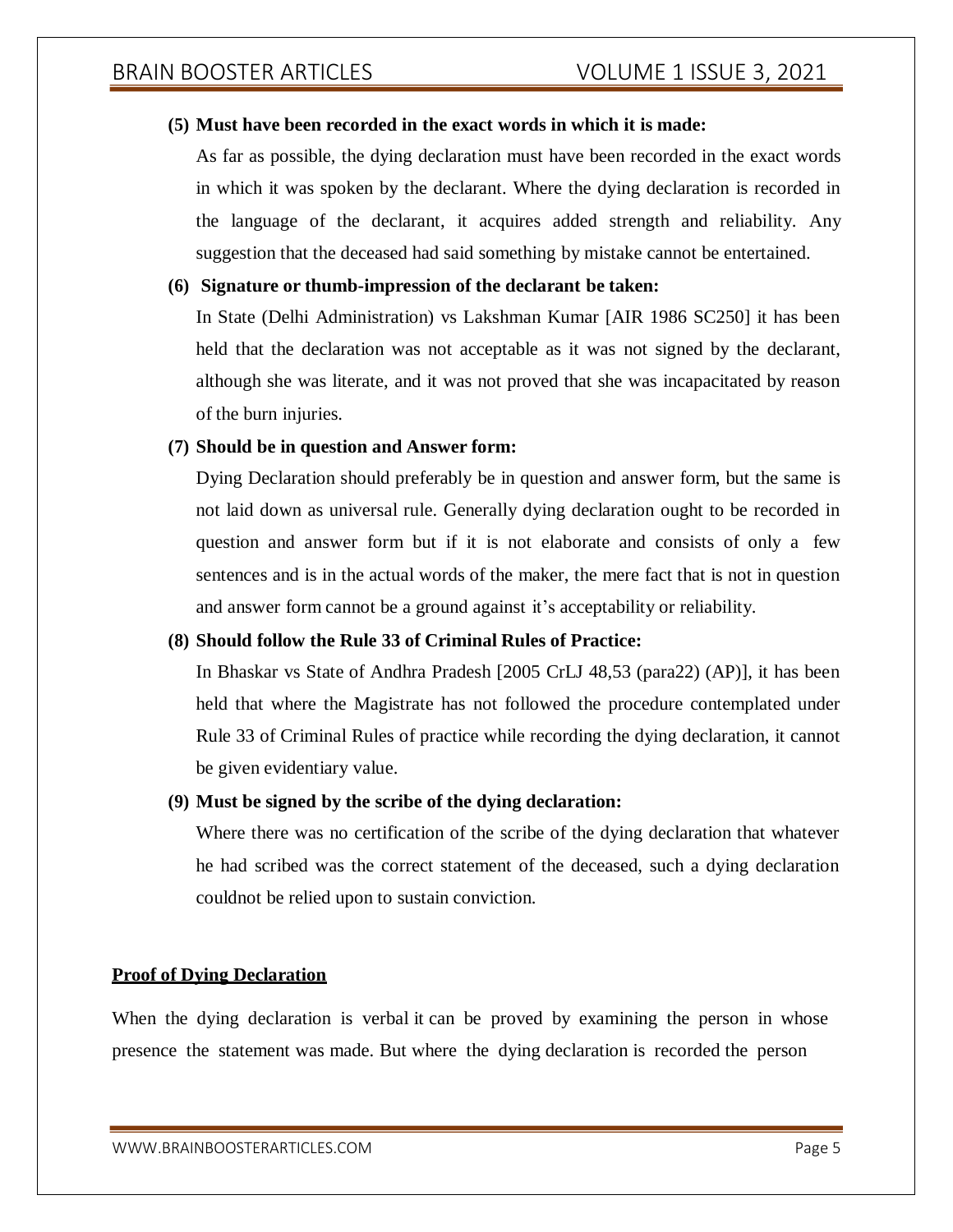# BRAIN BOOSTER ARTICLES VOLUME 1 ISSUE 3, 2021

recording the statement is to be examined before the Court, and he will prove the writing before the. Court.

The dying declaration may be proved by the evidence of a witness who heard it being made. In Nisar Ahmad FajmohmedKaji vs State of Gujarat [(1998) 9 SCC 23], where the declarant mentioned the name of the accused in the presence of the doctor who gave him preliminary treatment and the doctor's evidence was found to be very clear and unshaken in any manner in the cross examination, the dying declaration was held to be reliable.

#### **When the dying declaration cannot be taken into consideration**

- **(1) Incomplete :** A dying declaration is inadmissible in evidence if it is incomplete due to his coma from which he could not recover and no one could tell what the deceased was about to add.
- **(2) False:** If the accused proves by evidence that the deceased gave false statement, with the ill intention to implicate the accused in the case, then the dying declaration cannot be taken into consideration.
- **(3) Suspicious Circumstances:** Where the prosecution case purely based on dying declaration which is impregnate with so many suspicious circumstances creating a doubt as to its genuineness, such evidence of dying declaration would not be taken into consideration.
- **(4) Tutoring:** If it is proved that there was discussion between the injured person and interested persons before giving the dying declaration or the person giving such declarations was tutored, then the dying declaration cannot be considered.
- **(5) Delay:** If unduly delay has occurred in recording the dying declaration, the veracity of it may be affected.
- **(6) Cross cases:** Where in a fight between two parties or rival groups, several persons died on both sides and cross-cases for death of either party were started. In such circumstances, the dying declaration of one could not be used against members of his own party.
- **(7) Infirmities:** Where there were infirmities in dying declaration regarding state of deceased to make oral dying declaration and unnatural conduct of witness to